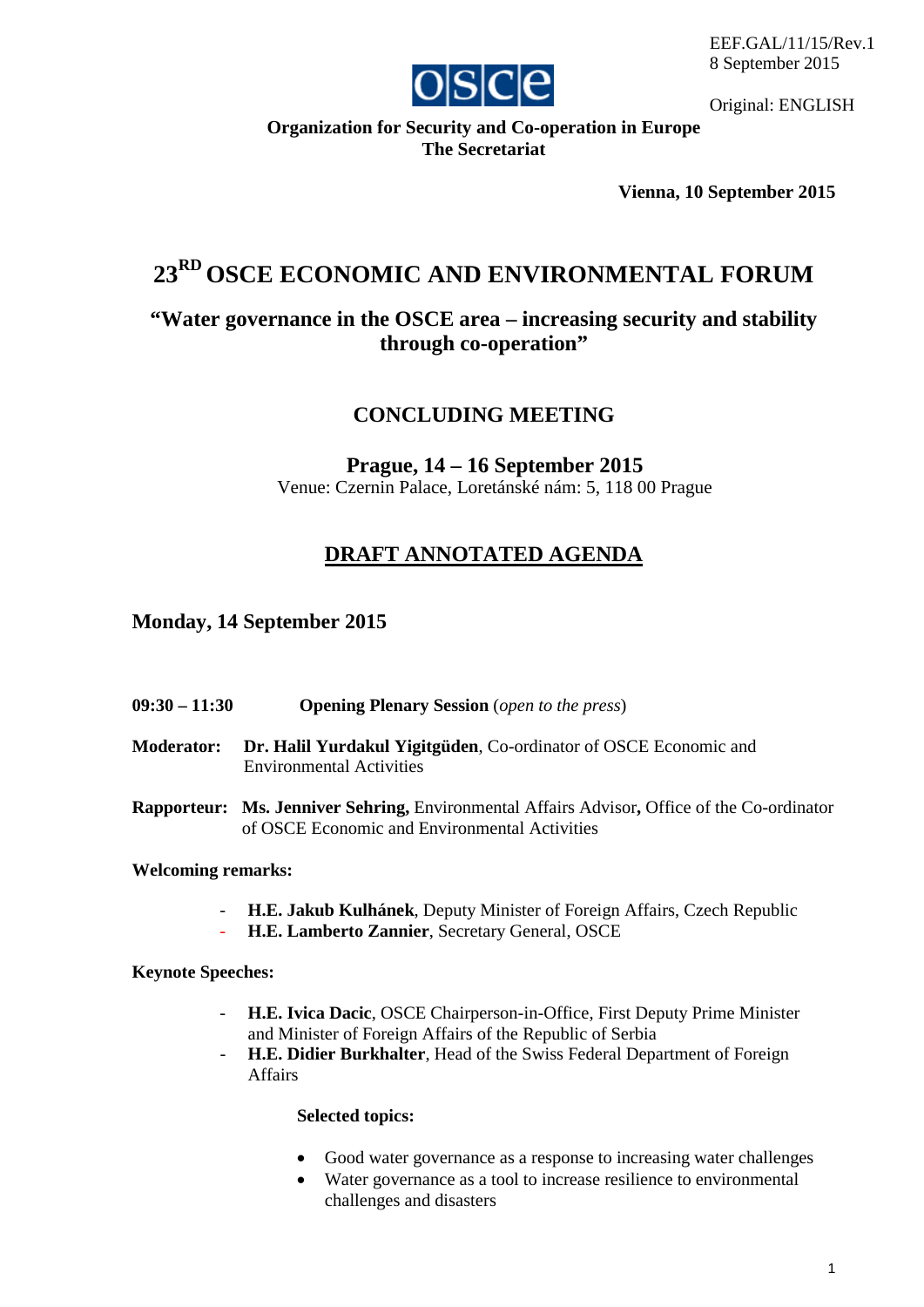#### **Statements by Delegations / Discussion**

**11:30 – 12:00** Coffee/Tea break

Opening of the Exhibition "Helsinki +40" by H.E. Lamberto Zannier, OSCE Secretary General, (ground floor)

#### **12:00 – 13:00 Review of the implementation of the OSCE commitments in the field of water governance**

#### **Selected topics:**

- Presentation of the UNECE Review Report
- Forward looking discussion on the Review Report's main findings and recommendations
- **Moderator: Ambassador Dejan Šahović**, Head of the OSCE Chairmanship Task Force

#### **Rapporteur: Mr. Edvardas Aleksandras**, Office of the Co-ordinator of OSCE Economic and Environmental Activities

#### **Speakers:**

- **Mr. Sergiusz Ludwiczak**, Acting Director of Environment Division, UNECE (tbc)
- **Ms. Sonja Koeppel**, Secretariat of the Convention on the Protection and Use of Transboundary Watercourses and International Lakes, UNECE

#### **Discussion**

**13:00 – 14:30** Lunch break

**14:30 – 16:00 Session I: The benefits of good water governance across different levels** 

#### **Selected topics:**

- Co-operative approaches as a factor for security and stability
- Water-food-energy-ecosystems-nexus
- Framework for multi-level, multi-sectoral and multi-stakeholder coordination
- Measuring the benefits of water governance and co-operation

#### **Moderator: Ambassador Thierry Béchet**, Permanent Representative of the European Union Delegation to the OSCE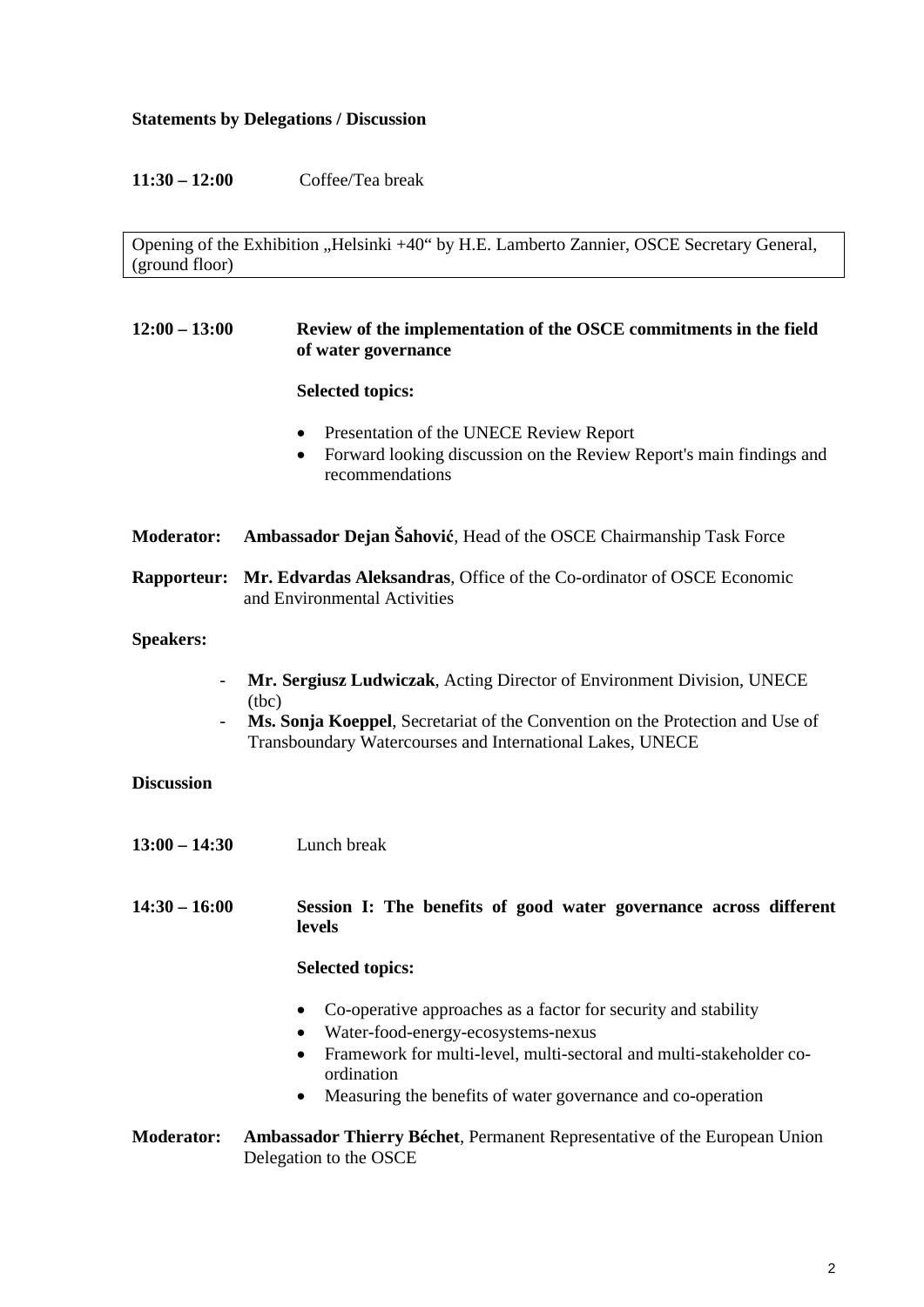### **Rapporteur: Ms. Dana Bogdan,** Office of the Co-ordinator of OSCE Economic and Environmental Activities

## **Speakers:**

| $\blacksquare$<br>-                            | Mr. Eugene Z. Stakhiv, lecturer and researcher at John Hopkins University, and<br>visiting scholar at the Corps' Institute for Water Resources US<br>Mr. Ahmet Saatci, President, Turkish Water Institute<br>Ms. Aziza Akhmouch, Head - Water Governance Programme, Regional<br>Development Policy Division, Public Governance and Territorial Development<br>Directorate, OECD<br>Mr. Massimo Cozzone, Chairperson of the Meeting of the Parties to the<br>Convention on the Protection and Use of Transboundary Watercourses and<br><b>International Lakes</b><br>Mr. Gazmend Turdiu, Deputy Secretary General, Regional Cooperation Council |
|------------------------------------------------|------------------------------------------------------------------------------------------------------------------------------------------------------------------------------------------------------------------------------------------------------------------------------------------------------------------------------------------------------------------------------------------------------------------------------------------------------------------------------------------------------------------------------------------------------------------------------------------------------------------------------------------------|
| <b>Discussion</b>                              |                                                                                                                                                                                                                                                                                                                                                                                                                                                                                                                                                                                                                                                |
| $16:00 - 16:30$                                | Coffee/Tea break                                                                                                                                                                                                                                                                                                                                                                                                                                                                                                                                                                                                                               |
| $16:30 - 18:00$                                | Session II: Water governance at national level – best practices and<br>new approaches in the OSCE region                                                                                                                                                                                                                                                                                                                                                                                                                                                                                                                                       |
|                                                | <b>Selected topics:</b>                                                                                                                                                                                                                                                                                                                                                                                                                                                                                                                                                                                                                        |
|                                                | Best practices in OSCE participating States<br>$\bullet$<br>Methods for monitoring and assessing<br>$\bullet$<br>Fostering transparency and anti-corruption in the water sector<br>$\bullet$<br>Sustainable financing of water management<br>$\bullet$                                                                                                                                                                                                                                                                                                                                                                                         |
| <b>Moderator:</b>                              | Ambassador Andreas Papadakis, Permanent Representative of Greece to the<br><b>OSCE</b>                                                                                                                                                                                                                                                                                                                                                                                                                                                                                                                                                         |
| Rapporteur:<br><b>Speakers:</b>                | Mr. Uros Milanovic, Attaché, Permanent Mission of Serbia to the OSCE, 2015<br>Serbian OSCE Chairmanship                                                                                                                                                                                                                                                                                                                                                                                                                                                                                                                                        |
| $\qquad \qquad \blacksquare$<br>$\blacksquare$ | Mr. Berdi Berdiyev, Head of the Department of Coordination of the Ecological<br>Programmes, Ministry of Nature Protection, Turkmenistan<br>Mr. Rob Uijterlinde, Netherlands Association of Regional Water Authorities<br>Ms. Lotte Feuerstein, Programme Coordinator, Water Integrity Network,<br>Germany<br>Ms. Tatsiana Minzhurava, Chief Expert, Ministry of Natural Resources,<br><b>Belarus</b>                                                                                                                                                                                                                                           |
| 18:30                                          | Reception hosted by the Serbian 2015 OSCE Chairmanship                                                                                                                                                                                                                                                                                                                                                                                                                                                                                                                                                                                         |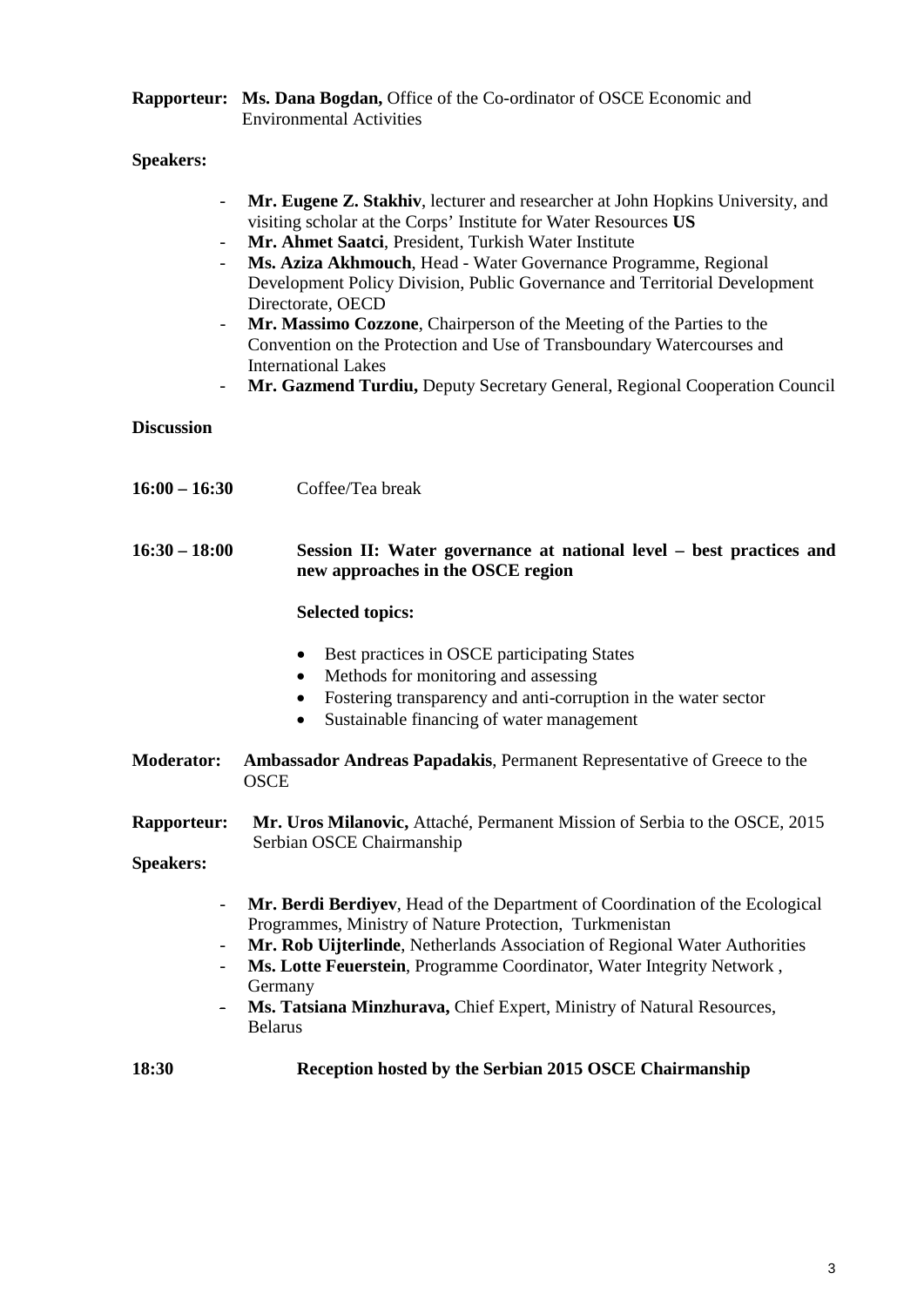## **Tuesday, 15 September 2015**

#### **09:30 – 11:00 Session III: Water governance and co-operation at transboundary level: lessons learnt for water diplomacy**

#### **Selected topics:**

- The role of regional organizations for enhanced water co-operation
- Water diplomacy as a tool for conflict prevention and trust building
- Good practices in information and data sharing
- Bottom-up approaches and public participation in transboundary context
- **Moderator: Mr. Jan Dusik,** ENVSEC Chair, Director of UNEP Regional Office for Europe

**Rapporteur: Mr. Leonid Kalashnyk**, Environmental Programme Officer, Office of the Coordinator of OSCE Economic and Environmental Activities

#### **Speakers:**

- **Mrs. Marina Seliverstova**, Head of the Federal Agency of Water Resources, Russian Federation
- **Mr. Oliver Magnin,** Water Policy Advisor, Swiss Agency for Development and Cooperation
- Mr. Sulton Rakhimzoda, Deputy Minister of Energy and Water Resources, Republic of Tajikistan
- **Mr. Benedikt Mandl**, Public Participation and Communication, ICPDR Secretariat
- **Mr. Ramiro Martínez**, General Coordinator, Mediterranean Network of Basin Organizations (MENBO), Spain

#### **Discussion**

**11:00 – 11:30** Coffee/Tea break

**11:30 - 13:00 Session IV: Panel debate - Water governance and sustainable development** 

#### **Selected topics:**

- Water governance for socio-economic development and environmental protection
- Water and security in the context of the post-2015 Development Agenda
- Effective institutional and legislative frameworks for good water governance at all levels

#### **Moderator: Ms. Biljana Filipović**, Head, Department of International Co-operation, Ministry of Agriculture and Environmental Protection, Republic of Serbia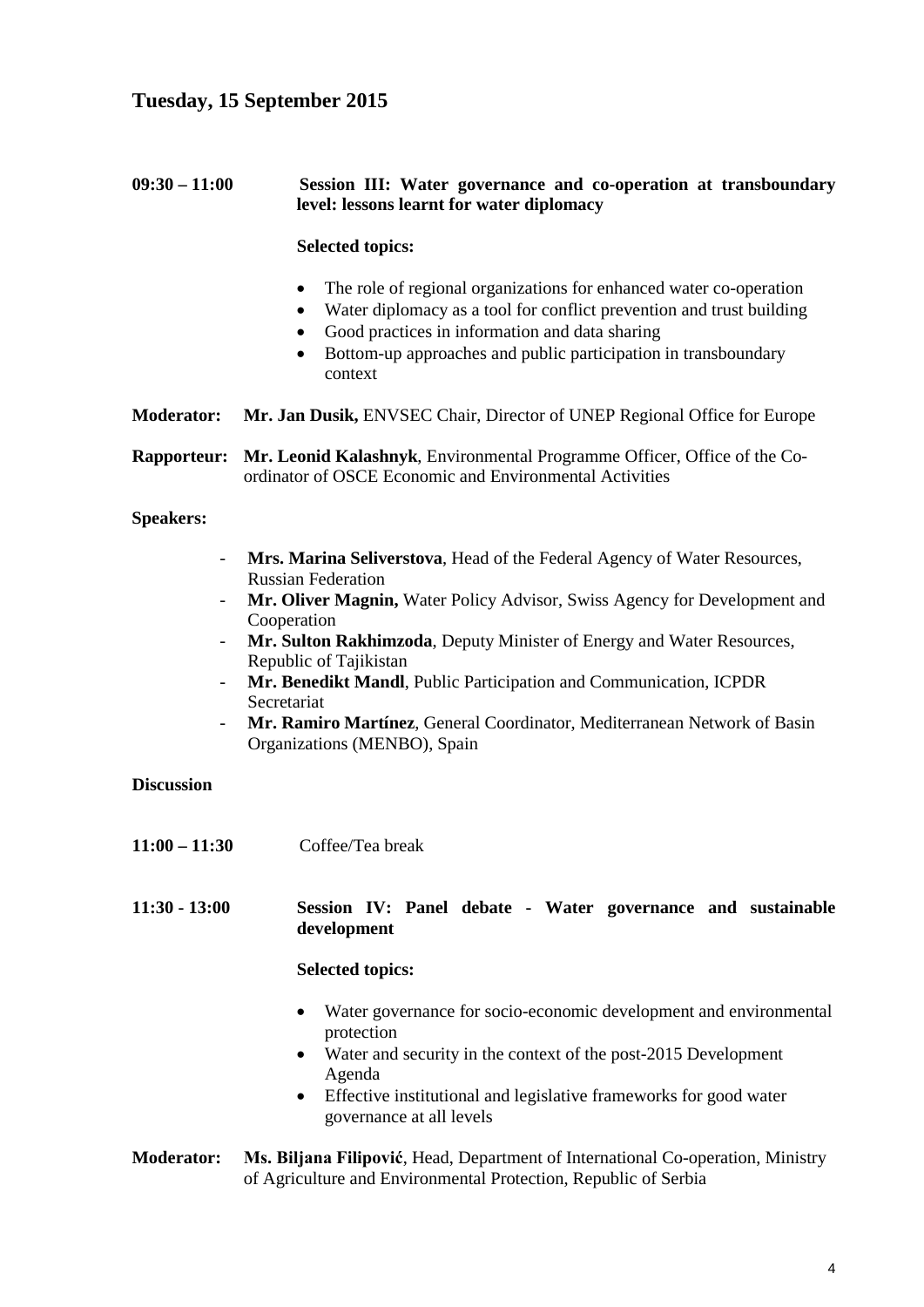| Rapporteur: Ms. Nino Malashkia, Associate Environmental Affairs Officer, Office of the Co- |
|--------------------------------------------------------------------------------------------|
| ordinator of OSCE Economic and Environmental Activities                                    |

#### **Speakers:**

- **Mr. Jan Dusik**, ENVSEC Chair, Director of UNEP Regional Office for Europe
- **Mr. Andrei A. Begeneev**, Member of the Committee on Ecology and Nature, Majlis of the Parliament of the Republic of Kazakhstan
- **Dr. Marian Patrick Neal** , SIWI, Manager UNESCO-Centre for Water Cooperation
- **Dr. Wilhelm Vogel**, Head of the Unit Surface Water, Austrian Environmental Agency

| <b>Discussion</b>  |                                                                                                                                                                                                                                                                                                                                          |
|--------------------|------------------------------------------------------------------------------------------------------------------------------------------------------------------------------------------------------------------------------------------------------------------------------------------------------------------------------------------|
| $13:00 - 14:30$    | Lunch break                                                                                                                                                                                                                                                                                                                              |
| $14:30 - 16:00$    | Session V: Facilitating effective water governance in the context of<br>new environmental challenges                                                                                                                                                                                                                                     |
|                    | <b>Selected topics:</b>                                                                                                                                                                                                                                                                                                                  |
|                    | Water in the context of the global climate change agenda<br>$\bullet$<br>Adaptation to new environmental challenges in transboundary river<br>basins                                                                                                                                                                                     |
|                    | Adaptation to new environmental challenges at community level<br>$\bullet$                                                                                                                                                                                                                                                               |
| <b>Moderator:</b>  | Ms. Marta Bonifert, Executive Director, Regional Environment Centre for<br><b>Central and Eastern Europe</b>                                                                                                                                                                                                                             |
| <b>Rapporteur:</b> | Mr. Bernd Forster, First Secretary, Permanent Mission of the Federal Republic<br>of Germany to the OSCE                                                                                                                                                                                                                                  |
| <b>Speakers:</b>   |                                                                                                                                                                                                                                                                                                                                          |
| $\blacksquare$     | Mr. Benjamin Pohl, Senior Project Manager, Adelphi, Germany<br>Mr. Yuriy Nabyvanets, Deputy Director on Science, Ukrainian<br>Hydrometeorological Institute<br>Mr. Iskandar Abdullaev, Executive Director, CAREC<br>Mr. Paolo Angelini Head of Delegation to the Alpine Convention, Ministry for<br>the Environment, Land and Sea, Italy |
| <b>Discussion</b>  |                                                                                                                                                                                                                                                                                                                                          |
| $16:00 - 16:30$    | Coffee/Tea break                                                                                                                                                                                                                                                                                                                         |

**16:30 - 18:00 Session VI: Governing waters for effective disaster risk reduction Selected topics:**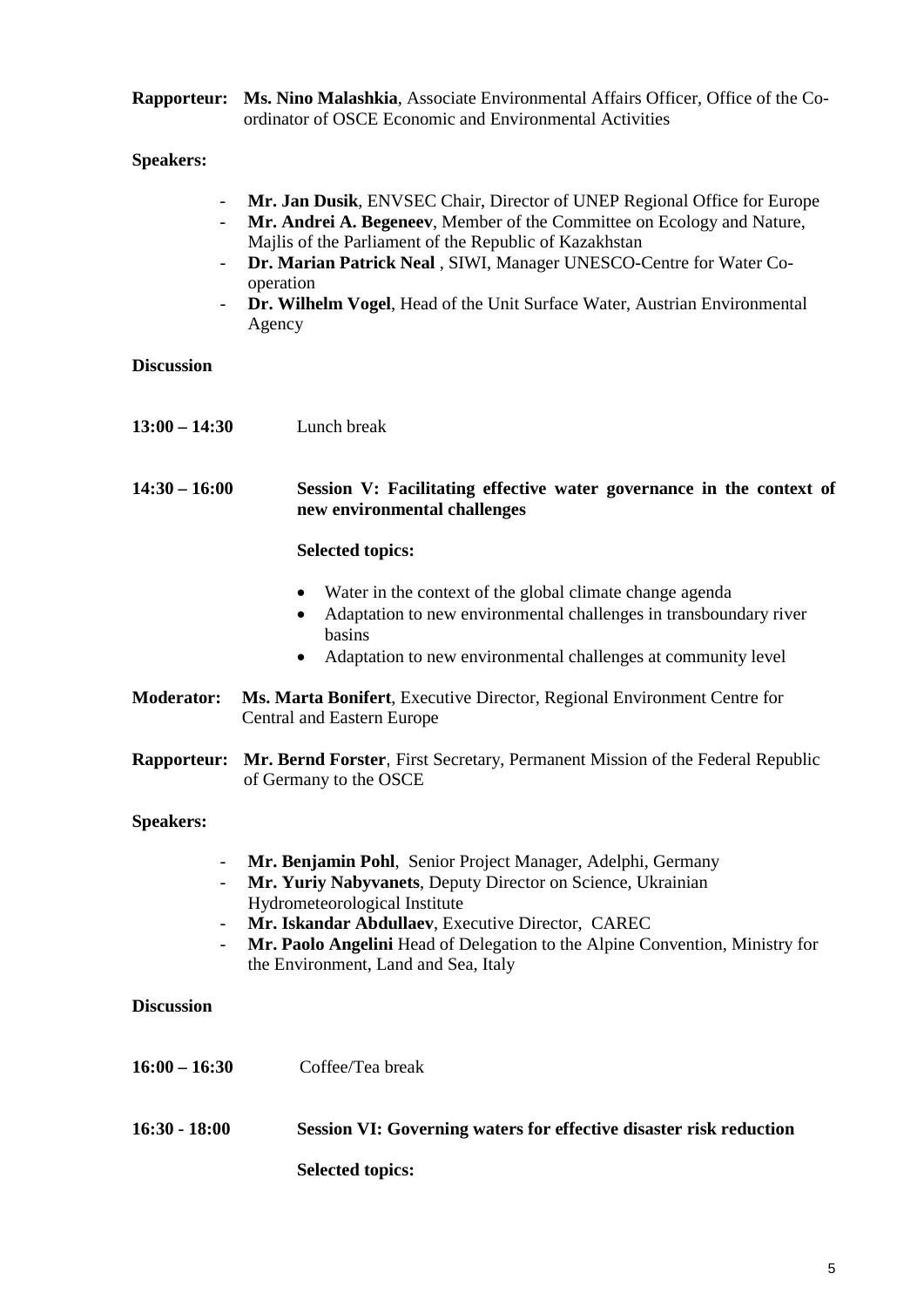- Co-operative water governance as a catalyst for preventive action
- Water and security in the context of the follow-up to the Sendai Framework for Disaster Risk Reduction 2015-2030
- Water-related DRR as a tool for trust-building at all levels, including with its gender aspects

#### **Moderator:** tbc

**Rapporteur: Mr. Darren Perdue**, Political Officer, United States Mission to the OSCE

#### **Speakers:**

- **Mr. Pavel Puncochar**, Director General, Water Section Division, Ministry of Agriculture, Czech Republic
- **Dr. Ursula Schaefer-Preuss**, Chair Global Water Partnership, Germany
- **Mr. Jan Lueneburg**, Head of Democratization Department, OSCE Mission to Serbia
- **Ms. Paola Albrito**, Head of the Regional Office for Europe, UNISDR
- **Mr. Jože Papež**, Head of Development and Projects Department, Hidrotehnik, Slovenia

#### **Discussion**

**18:00 Reception hosted by the Co-ordinator of OSCE Economic and Environmental Activities**